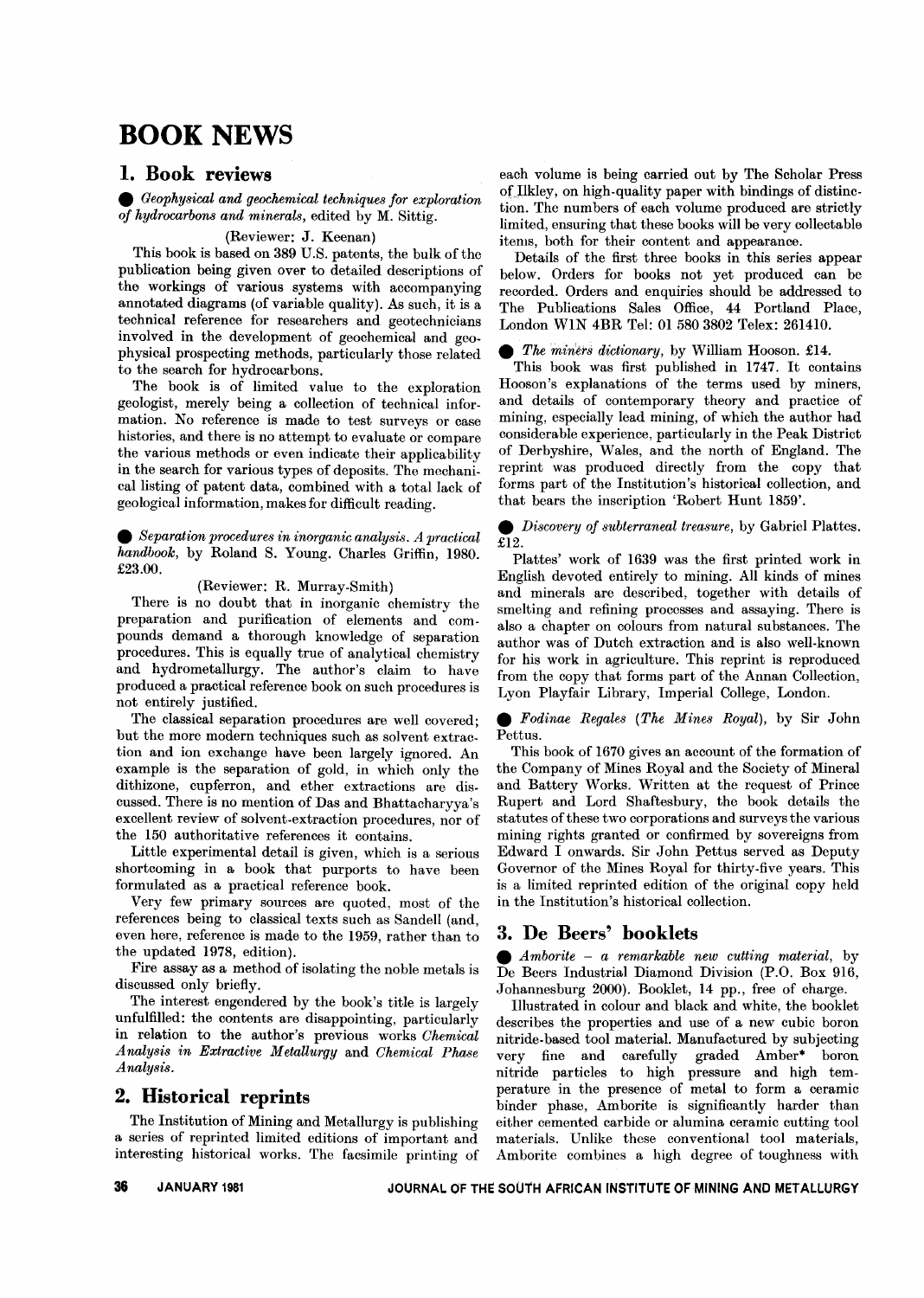exccptional hardness, thereby making it ideal for the machining of hard, ferrous workpiece materials.

The new booklet comprises two papers by De Beers technical staff and is comprehensively illustrated with scanning electron micrographs, tables, graphs and diagrams.

. *Natural and synthetic micron powders,* by De Becrs Industrial Diamond Division (P.O. Box 916, Johannesburg 2000). Leaflet, 5 pp., free of charge.

This illustrated data sheet describes the range of diamond and cubic boron nitride powders available  ${\rm from\ this\ South\ African\ supplier-the\ only\ organization}$ in the world to offer a complete selection of both natural and synthetic diamond and CBN products to meet all industrial demands. The powders are precision graded from virgin material, and are specially designed for finish grinding, lapping, and polishing operations.

Marketed in a wide range of sizes, De Beers Micron diamond powders are also available with a nickel or copper coating in the sizing 6 to 12  $\mu$ m and coarser. Micron ABN, the cubic boron nitride powder, is produced to the same wide size spectrum and, in the range 6 to 12  $\mu$ m and coarser, is available with nickel cladding.

The leaflet is fully illustrated with graphs and scanning electron micrographs, and includes full details of performance, applications, and available sizes.

## **4. New books**

. *Nickel in the environment,* edited by J. O. Nriagu. New York, Wiley, 1980.928 pp. \$65.

This book provides the first comprehensive review of current knowledge about the role and hazards of nickel in the environment. Systematically, it deals with the sources, distribution, behaviour, and flow of nickel in different ecosystems, as well as with the metabolism, biochemistry, and systematic toxicity of nickel in plants, human beings, and other organisms. It discusses the carcinogenic and dermatological effects of nickel, and

the interactions of nickel with essential minerals.<br>● *Underwater minerals*, by D. S. Cronan. London, Academic Press. 1980. 364 pp. \$57.50. Academic Press, 1980. 364 pp. \$57.50.

The material is structured so that each chapter deals with a distinct theme, taking the reader from basic principles to the most recent findings. Chapters range from an introductory section setting underwater minerals within a broad geological framework, through a sequence of sections on the origin, nature, and distribution of particular deposit types, to the final chapters, which review methods of undersea exploration, and mining and dredging techniques. However, a study of underwater minerals is not only of value from the resource point of view. It is also of use in helping to elucidate modern chemical processes in the oceans, and in the reconstruction of ancient sedimentary environments. Knowledge of the conditions under which modern underwater minerals form can aid in the understanding of the deposition of ancient sedimentary mineral deposits now on land, and hence in the reconstruction of their palaeo-environments. The final pages consider the environmental and legal implieations of mineral exploitation.

. *Data conversion integrated circuits,* edited by D. Dooley. New York, Wiley, 1980.298 pp. \$26.95 (cloth), \$17.50 (paper).

This book is a source of design and reference information for both the designer and user of circuits that convert digital and analogue data in computers and other digital systems. It treats specific design techniques that are being developed, providing readers with a working knowledge of design approach and limitations.

## **5. NIM reports**

The following reports are available free of charge from the National Institute for Metallurgy, Private Bag X3015, Randburg, 2125 South Africa.

## **Report 2057**

*A mineralogical study of the Rooibokkop- Boschhoek copper deposit in the Marble Hall area.*

The Rooibokkop-Boschhoek prospect, which is marked by prominent ridges of ferruginous rocks, is located 12 km N40E of Marble Hall, in the eastern Bushveld of the Transvaal. Drilling reconnaissance revealed that the ore-body is made up of sulphide-bearing veins of hydrothermal origin, which were emplaced along an existing fracture zone within the Nebo Granite. The major event was succeeded by the introduction of several sulphide assemblages, which precipitated chiefly in a quartz host at the hanging wall or footwall of the siderite veins. The main copper sulphide, chalcopyrite, contains trace amounts of silver, and sphalerite and galena occur only in subordinate quantities. At the surface, the mineralization displays a zonal distribution: a central elongated copper-rich belt is bordered on both sides by zones in which galena and sphalerite increase progressively outwards relative to the chalcopyrite.

Recurrent fracturing greatly improved the permeability of the host rock, permitting the mixing and circulation of fluids of meteoric and magmatic origin, which resulted in the transformation of pyrrhotite to open-textured marcasite-pyrite aggregates and the pervasive sericitization of granite in the fracture zone. At a later stage, oxygenated waters of atmospheric origin gained access to deeper levels, causing the hematitization of siderite, the replacement of chalcopyrite with bornite, and the chloritization of the granite between the oxidized veins.

The assay data for copper, lead, zinc, and silver on chip samples collected at the surface from trenches dug across the gossanous outcrops are promising, but enough data are not available for an economic assessment of the prospect. There are indications that the distribution of the copper is patchy and erratic. It is possible that, if there is a significant increase in the market price, which is low at present, this deposit may be worth a second look.

#### **Report 2069**

*A utomatic setting of the distance between sample and detector in gamma-ray spectroscopy.*

An apparatus has been developed that automatically sets the distance from the sample to the detector according to the radioactivity of the sample. The